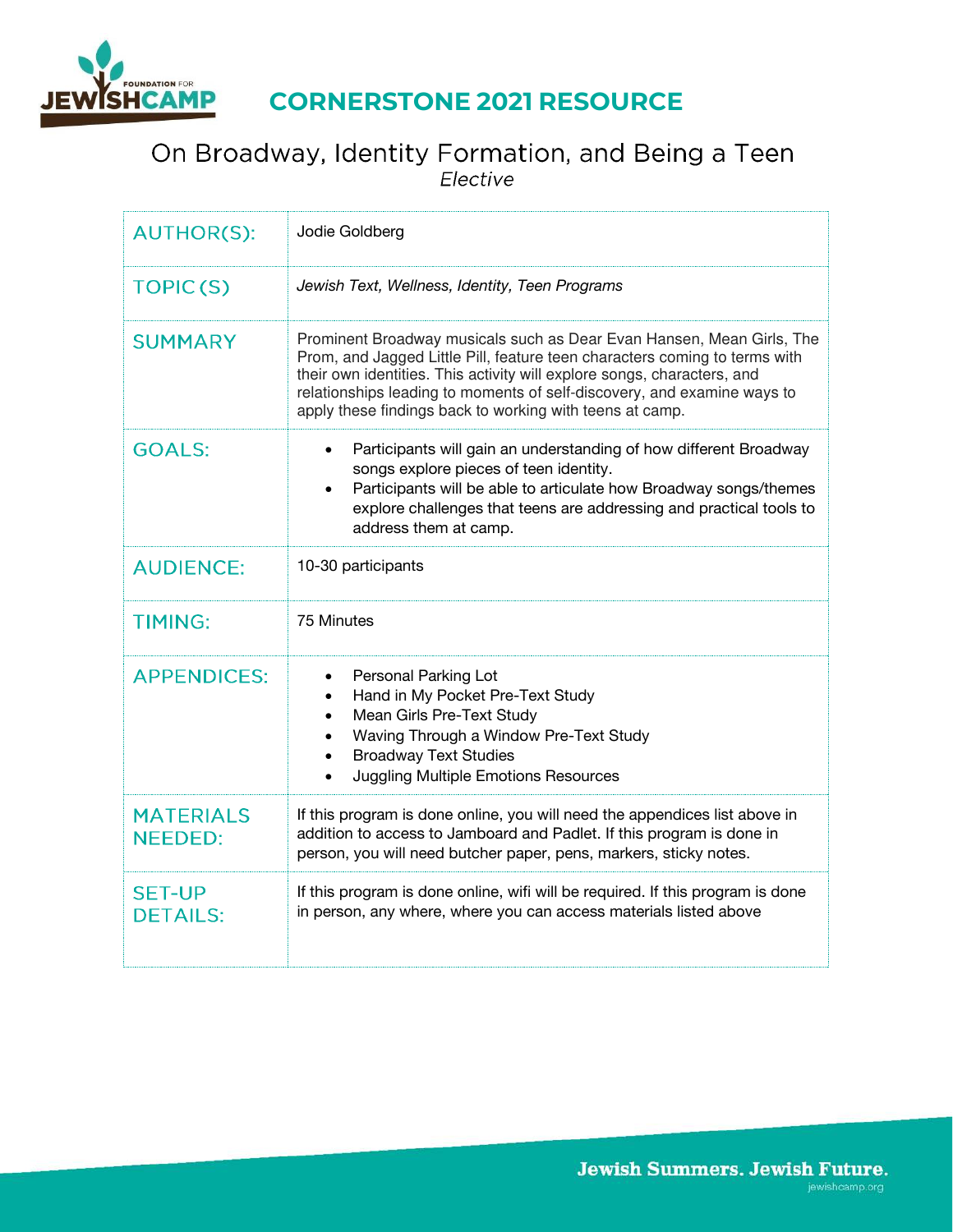

#### **SESSION TIMELINE**

- **00:00-00:05:** As We Gather
- **00:05-00:15:** Ice Breaker
- **00:15-00:30:** Opening Text Study: Hand in My Pocket
- 00:30-00:50: Text 2: Waving Through a Window
- **00:50-01:10:** Text 3: Mean Girls Musical
- **01:10-01:15:** Processing and Reflecting on the Learning

#### **SESSION OUTLINE:**

#### **00:00-00:05: As We Gather**

- Menti-Meter: Broadway Musical Trivia Questions
- **Introduce Personal Parking Lot:** As we learn together, you can take notes on the note-taking guide here. The guide will feature all of the prompts that I am asking you to allow you to have a record of our time together.

#### **00:05-00:15: Ice Breaker**

- **Create a Padlet with the following prompt:** Is there a song, character or part of a broadway musical that speaks to a piece of your identity? Has helped you better understand a piece of your identity? Who/what is it? How has it helped you better understand a piece of your identity?
	- o Invite participants to respond by writing, putting a picture or meme onto the padlet.
- **Set up Breakout Rooms:** Impromptu Networking: Hevrutah pairs, 2 rounds, 3 minutes each, each person will share which character, song, storyline, etc. that speaks to a piece of their identity, and what they can learn from it.
	- $\circ$  Once participants have shared with two people for three minutes each, invite a few people to share with the larger group.
- **Takeaway:** Session leader can say the following in order to round out the experience. Broadway musicals are powerful because they speak to different pieces of our identities, and allow us to understand them through mediums like characters, songs, storylines, etc. In our track today, we will explore how
- Broadway songs, characters, etc. can help us better understand teen campers and how to work with them.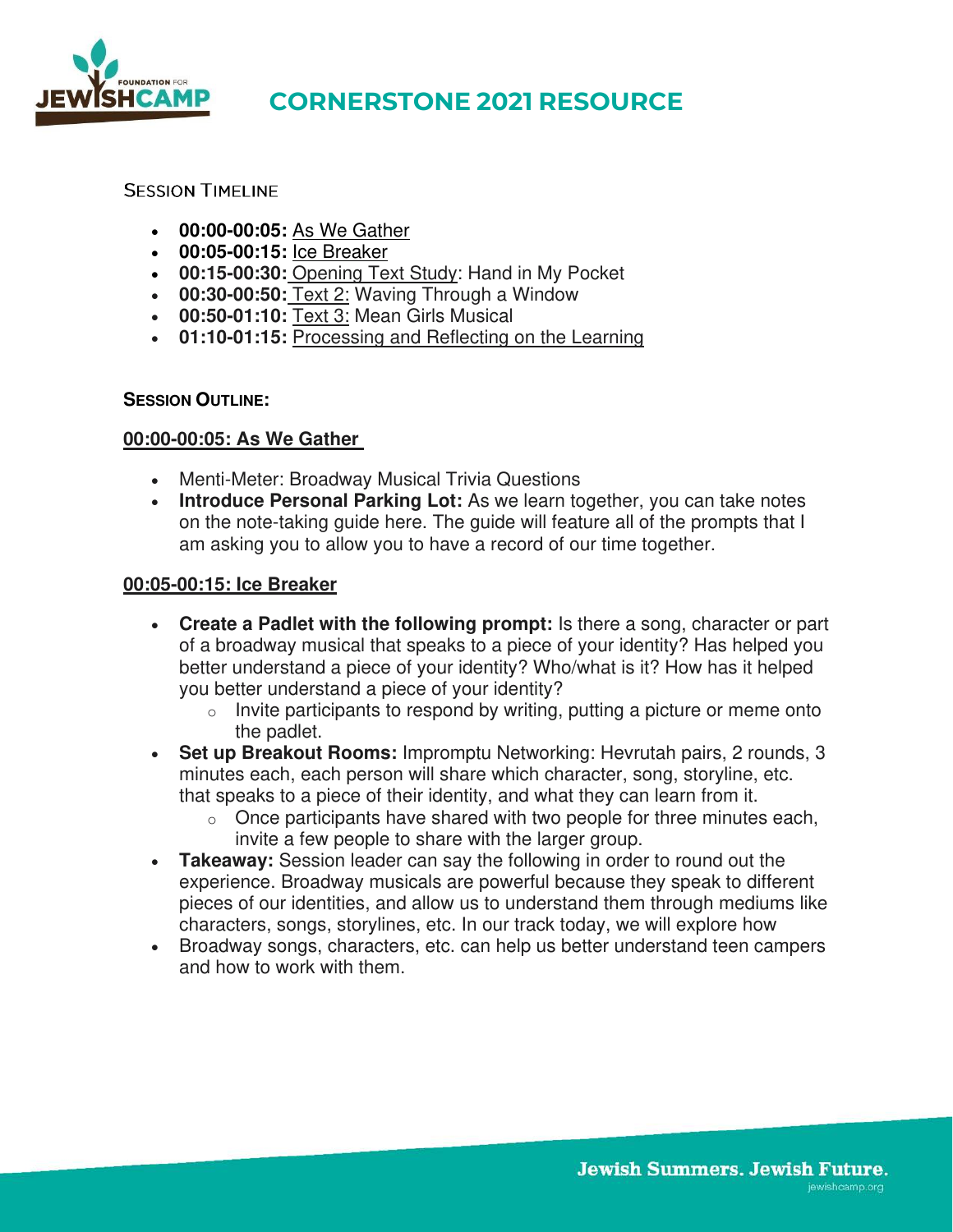

## **00:15-00:40:Opening Text Study:**

#### **Google Docs: https://drive.google.com/file/d/1e4eSP4JI1fbihl5Vj-Y9ZQS8wer4k3wB/view?usp=sharing**

Session leader opens by sharing the Jagged Little Pill "Hand in my Pocket" reflection form and says: I invite you to write down examples of two different identities that you are holding right now in your pockets.

**Session leader invites participants to watch the song** "Hand in My Pocket" from the Jagged Little Pill Musical. Share that we will watch this song, and answer the questions together as a group to model what you will be doing for the two additional songs that we will explore together later in the session. Before watching, please provide participants with the Jagged Little Pill text study sheet.

- **Hand in My Pocket Text Study from Jagged Little Pill** 
	- o Watch the song together from Jagged Little Pill
		- <https://www.youtube.com/watch?v=pubPTppZb88>
- The Hand in my Pocket text study asks participants to reflect on the following questions
	- o **Questions for Reflection:** 
		- **As you watch:** 
			- Tone: What is the tone of the song? How does the tone convey the message of the song?
			- Communication: What are the verbal and non-verbal cues that the characters are giving?
			- **As you read:** 
				- Lyrics: What are the lyrics saying? What facet of teen identity are the lyrics referring to?
				- Text: What is Rebbe Simcha conveying in this text? How does this text relate to the song "Hand in My Pocket?"
				- Relates to camp: If a camper said the lyrics from "Hand in my Pocket" to you would this be an example of typical teen behavior or a teen in crisis? How might you respond

After watching The Hand in my Pocket youtube video, reading the texts, and responding to them as a group, share the following: Teens today are creating space to "explore" their own identities. What does it mean to create space to let teens explore their own identity? What are practical tools to help create that?

- It's okay to be holding multiple emotions, multiple identities at the same time
- Many of us are holding multiple emotions. How do we create space for people to holding multiple emotions, identities at the same time?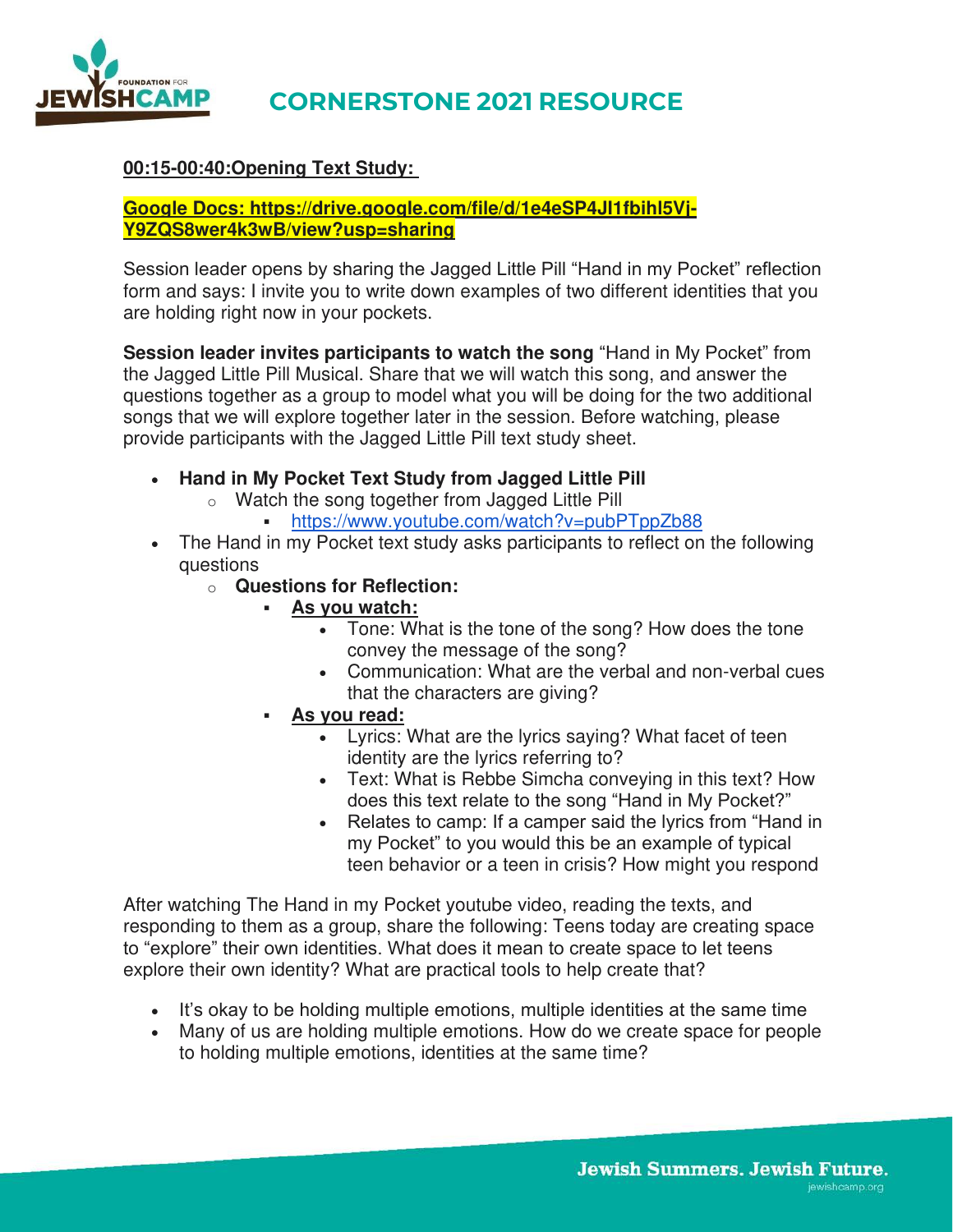

o Showcase "Juggling Multiple Emotions" handout

Session Leader shares that at camp, teens are exploring multiple identities in the following ways:

- Testing physical and social boundaries
- Exploring their sexual identities
- Exploring their social identities

We are going to look at 2 Different Characters who are "Testing different components of their identities," and think about how they can teach us about how to work with teen campers.

## **00:30-00:50: Text 2: Dear Evan Hansen**

**Framing:** Session leaders give participants the "Waving Through a Window" presong handout to write down responses to the following questions using the word wheel provided.

- I invite you to think about a time you felt seen and heard**.** What did that feel like? Using the word wheel, what words might you use to describe it?
- I invite you to think about a time you didn't feel seen or heard. What did that feel like? Using the word wheel, what words might you use to describe it?

Session leader invites a few participants to share their responses if they are comfortable using both the chat function and aloud.

Session leader frames that this question of what does it mean to feel seen and heard, is a question that teens today are contemplating. Teens want to feel seen and heard.

Together we will watch the song "Waving Through a Window" as you watch, think about the following questions:

- **Tone:** What is the tone of the song? How does the tone convey the message of the song?
- **Communication:** What are the verbal and non-verbal cues that the characters are giving

#### **Watch Song Together: (3 minutes)**

- **Song:** "Waving Through a Window"
- **Watch Song Here:** https://www.youtube.com/watch?v=h9rf5wFq3zk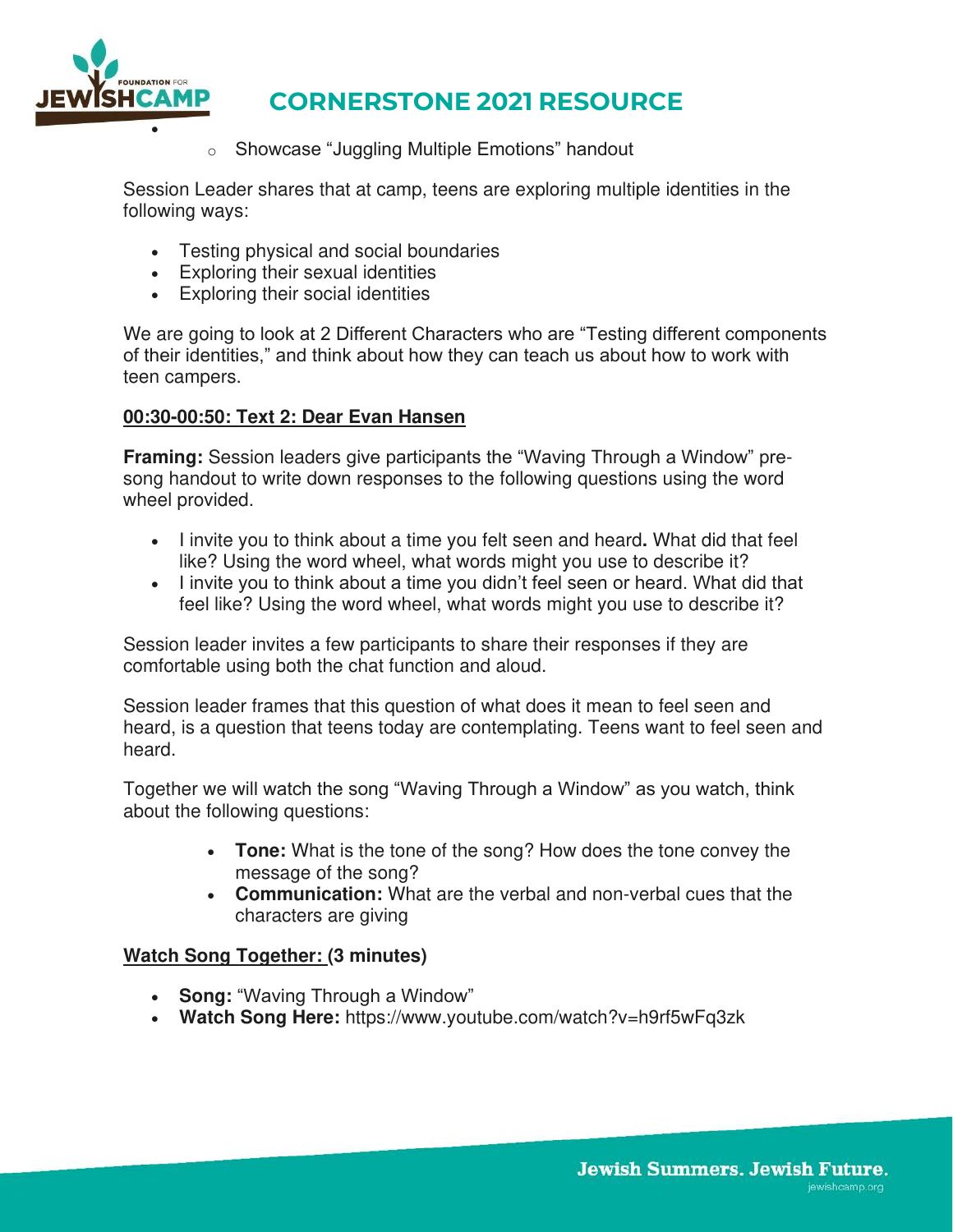

## **Breakout Rooms: (10 minutes)**

Session leader will divide up participants into groups (3-4 people per group). In their groups, they will read the Dear Evan Hansen text study and answer the following questions.

#### **As you watch:**

- **Tone:** What is the tone of the song? How does the tone convey the message of the song?
- **Communication:** What are the verbal and non-verbal cues that the characters are giving?

#### **As you read:**

- **Lyrics:** What are the lyrics saying? What facet of teen identity are the lyrics referring to?
- **Text:** What is Rav Yehudah conveying in this text? What might Rav Yehudah say to Evan?
- **Relates to camp:** If a camper said Evan's words to you would this be an example of typical teen behavior or a teen in crisis? How might you respond?

When participants return from their breakout rooms, the session leader will go through each question and explore responses from the text study. After the session leader explores responses, session leader will showcase a tool which participants can use with their youth and teens.

**Tools:** What are some ways we can help our teens feel seen and heard? What are tools that you can use to help teens feel seen/heard?

Share examples of programs that you can create to help teens feel confident in their skills and their abilities.

**Ending slide**: "Today is going to be a good day, and here's why: because today, today at least you're you, and that's enough." - Dear Evan Hansen "Finale"

**00:40-01:05: Text 3: Mean Girls Musical:** Exploring Teen Mental and Emotional Well- Being

#### TEXT

3: [https://drive.google.com/file/d/1YeVdh3gHRBnA8ayxuaMQmEE2XXChyMzY/view](https://drive.google.com/file/d/1YeVdh3gHRBnA8ayxuaMQmEE2XXChyMzY/view?usp=sharing) [?usp=sharing](https://drive.google.com/file/d/1YeVdh3gHRBnA8ayxuaMQmEE2XXChyMzY/view?usp=sharing)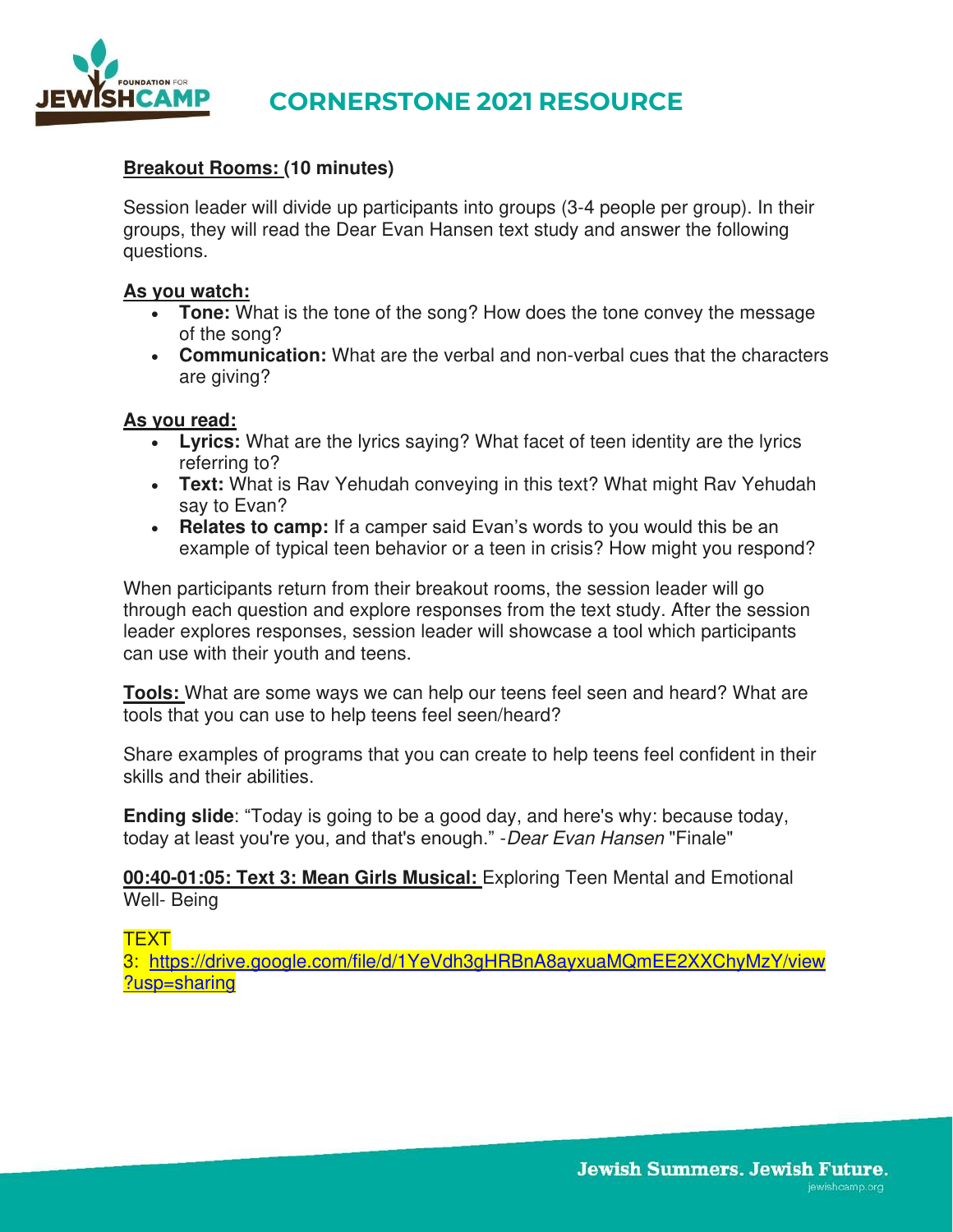

### **Framing Question:**

- I Invite you to reflect on a time when you felt confident in yourself and your abilities. What did that feel like? Choose a few words to describe it.
- I invite you to reflect on a time when you didn't feel confident in yourself and your abilities. What did that feel like? Choose a few words to describe it.

#### **Gretchen Weiners (Mean Girls)**

You will now be listening to a song from Mean Girls entitled "What's Wrong with me". It's a song where Gretchen and Katy are talking together, and Gretchen opens up to her about her insecurities

#### **You can follow along with part of the lyrics on page 3:**

https://docs.google.com/document/d/15lKH-4RrV5Y3L17wv2A7\_0T3kP-sofmT/copy

## **As You Watch:**

- **Tone:** What is the tone of the song? How does the tone convey the message of the song?
- **Communication:** What are the verbal/non-verbal communication cues that the characters are giving?
- **Song**: "What's Wrong with me"
- **Watch Song here:** <https://www.youtube.com/watch?v=ODo7BtCkf8k>
	- o Begin song at 0:57

#### **Breakout Rooms: (10 minutes), 3 people in each group**

#### **Breakout Room Instructions:**

- Introduce yourselves
- Debrief as you watch
- Go through each response as you listen

Session leader will divide up participants into groups (3-4 people per group). In their groups, they will read the Mean Girls text study and answer the following questions.

#### **As you watch, think about the following questions:**

- **Tone:** What is the tone of the song? How does the tone convey the message of the song?
- **Communication:** What are the verbal and non-verbal cues that the characters are giving?